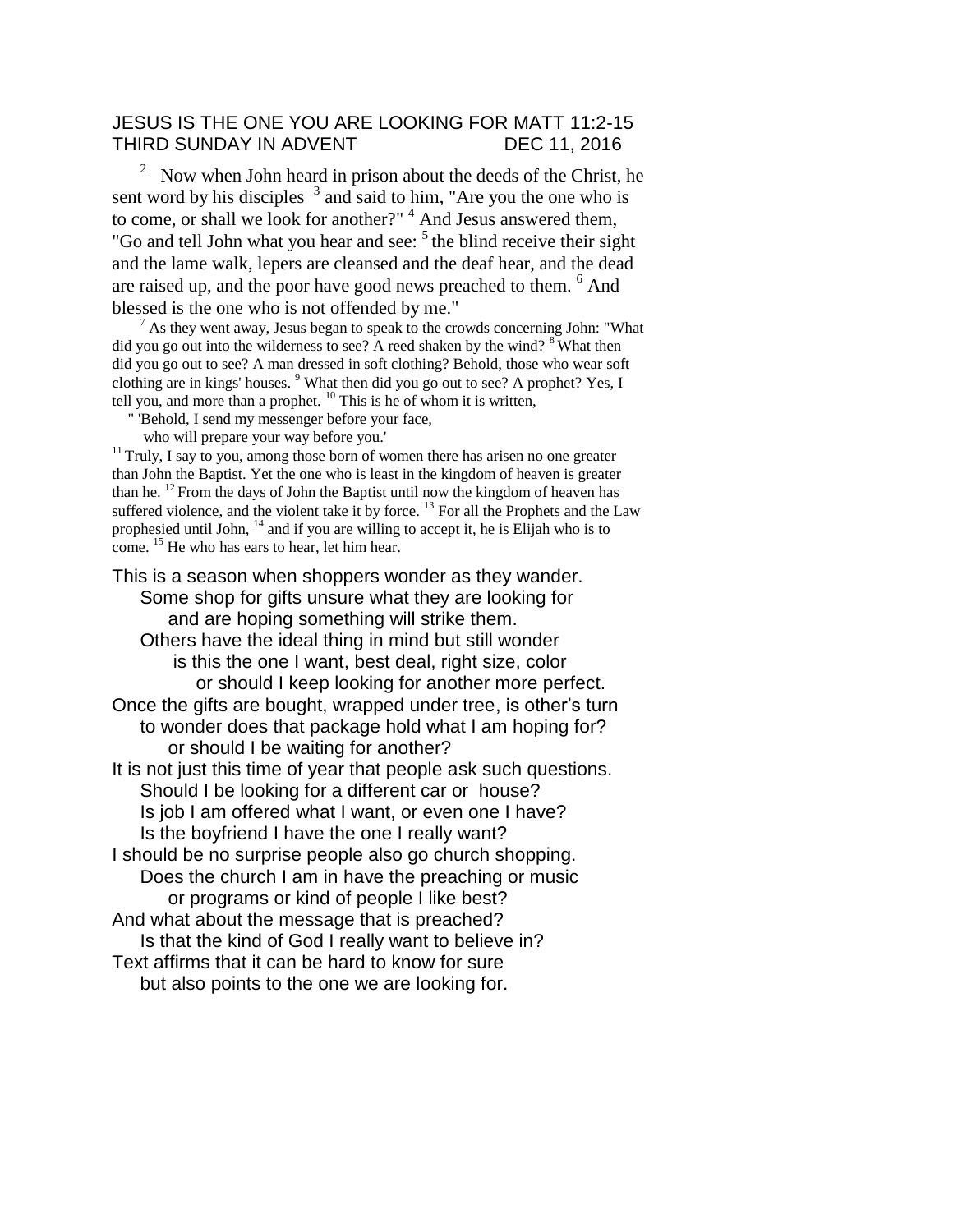#### CONFINEMENTS LIMIT WHAT WE CAN SEE COMFORTS CAN'T PROVIDE WHAT SEEK JESUS' COMING SHOWS GOD'S COMPASSION

### CONFINEMENTS LIMIT WHAT WE CAN SEE

 $2^{\circ}$  Now when John heard in prison about the deeds of the Christ, he sent word by his disciples  $3$  and said to him, "Are you the one who is to come, or shall we look for another?"

Jesus says he is on right track:  $^{10}$  This is he of whom it is written,

" 'Behold, I send my messenger before your face,

who will prepare your way before you.'

 $11$  Truly, I say to you, among those born of women there has arisen no one greater than John the Baptist. Yet the one who is least in the kingdom of heaven is greater than he.

 $15$  He who has ears to hear, let him hear.

We are not confined in prison, seeing only 4 walls in darkness, but there are limits to what we can see.

We can't see future. Can't look into hearts.

It is no wonder it is hard to find what you want for sure.

Even if you have unlimited selection, you have limited time. John had reason to expect something great.

Before even born, he jumped as Jesus first came near. Surely he heard as a child of his own amazing birth, more miraculous birth of cousin Jesus, father's prophecy.

So John proclaimed the coming of God's own kingdom. when Jesus will pour out the Holy Spirit and fire. Huge crowds responded to his ministry.

Others expected something great, such as the final judgment or at least independence from the gentile Romans.

But as Jesus points out, kingdom of heaven suffers violence,

So John, who calls all to righteousness and justice, including the king, is unjustly thrown in to prison.

If John is God's true messenger, why is his voice muffled? God's kingdom does not look that great and powerful when God allows his kingdom & message to be resisted.

It may appear to John that his message was off target, or maybe it was just disciples he sent who needed reassurance they were not being misled.

John was the greatest of the prophets because he points not just to dim future but directly at Christ in the flesh.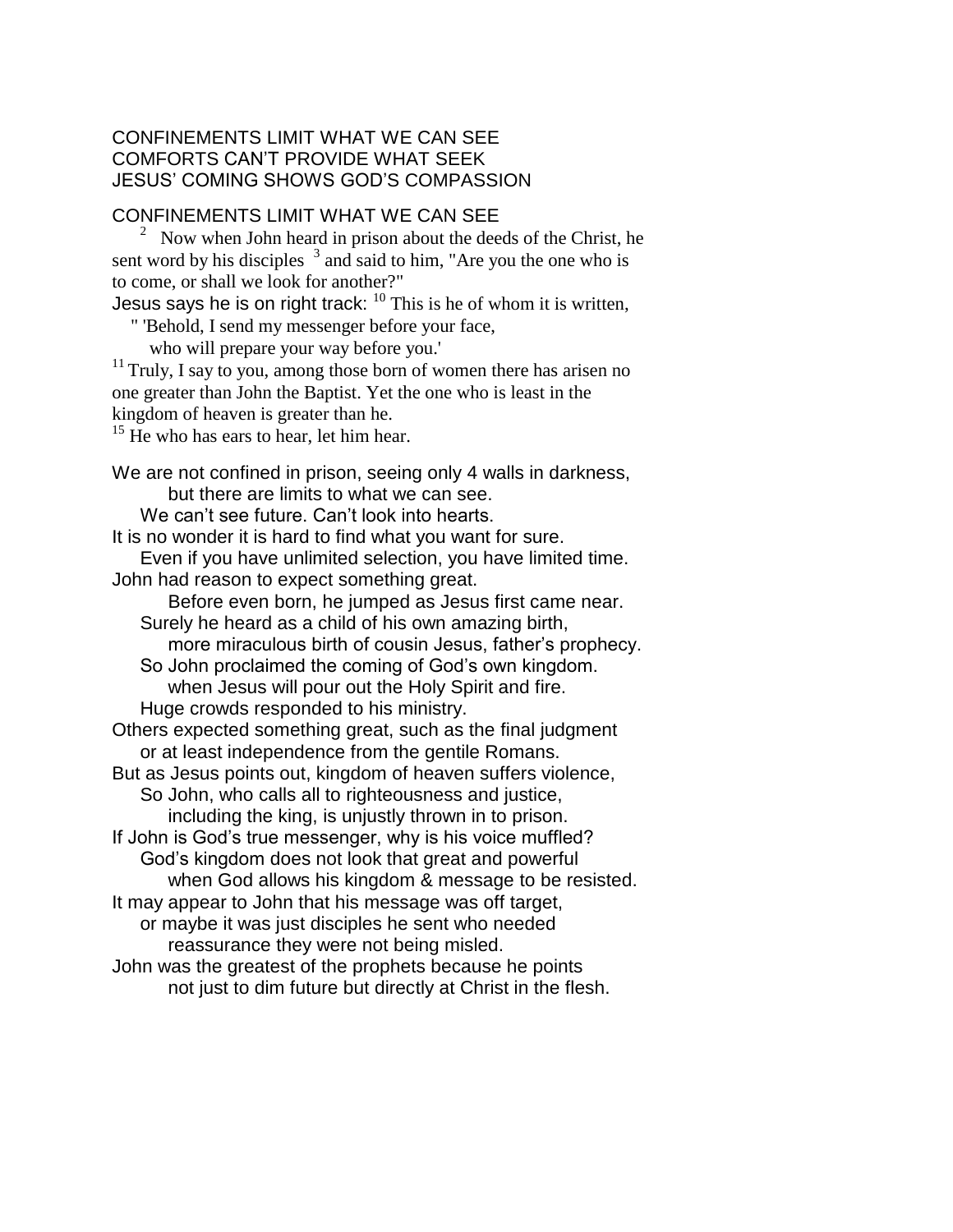but even he does not get to see what we can see in Bible, how Jesus finishes God's plan with death & resurrection. We, who have a greater view of God's work than John, also don't see personal salvation fulfilled before we die. As long as we are confined in this flesh and this world, we have a limited perspective. We don't see everything. We may expect God's blessings because of his love but experience very disappointing results. It may not look like God really cares for us or can help us. Like John, we who are in God's kingdom, the church, also point to Jesus as the savior. But the limited results of this message may not look to us or to others we talk to, like they validate our claims. It is easy to wonder if we are on the right track. Is there something else we should be doing? Do seemingly powerful get something right that we don't? We should not think we are such great believers that we will never struggle with faith. Satan never leaves us alone. We also suffer violent attacks. Even Paul knew that, having preached faith to others he should be careful he did not lose his own. So Jesus reassures, he who has ears, let him hear. Yes, that's it, just speak God's word & listen to God's word. That is what will do it. Jesus also warns not to misled by appearances as he turns to crowd and asks, what about you?

## What are you looking for?

### COMFORTS CAN'T PROVIDE WHAT SEEK

As they went away, Jesus began to speak to the crowds concerning John: "What did you go out into the wilderness to see? A reed shaken by the wind? <sup>8</sup> What then did you go out to see? A man dressed in soft clothing? Behold, those who wear soft clothing are in kings' houses. <sup>9</sup> What then did you go out to see? A prophet? Yes, I tell you, and more than a prophet.

Why would crowds of people leave their homes

to go out into the wilderness just to hear a preacher? Maybe because it was all so different.

It seems people are always looking for something different.

It is so hard to be sure, no matter what we have

that there isn't something better or at least different.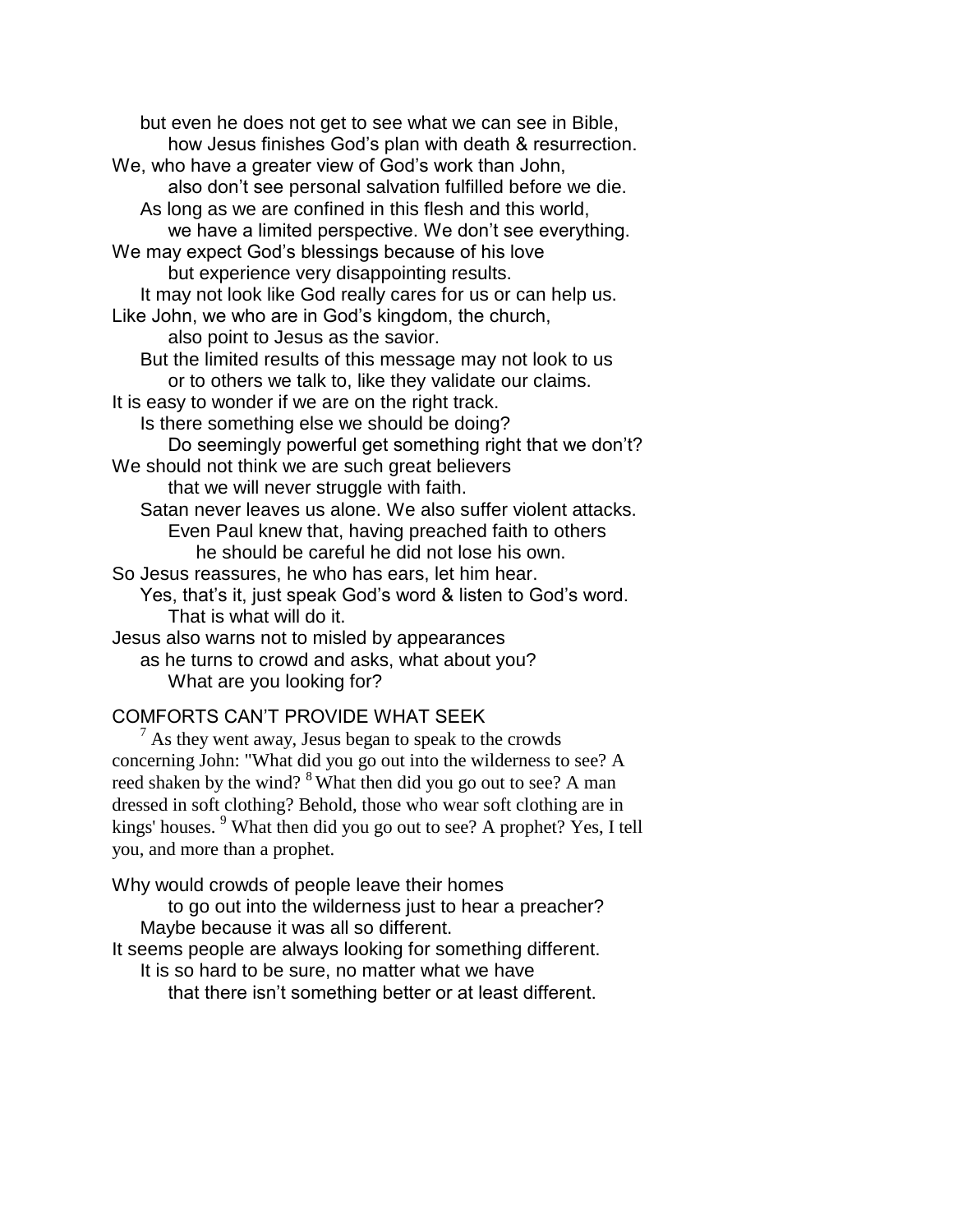But what do those looking for something different find? Is it just a reed swaying in the wind? You can always find this kind of messenger. one what that is always leaning in way the wind blows, saying what seems popular and people like to hear. We are tempted to go the way the wind is blowing. Conformity may seem like the easiest or best way to go. But will conformity & popularity lead to where we want to end up? Don't count on it. They are like a weak reed that breaks when you lean on it. They have no power to stand up to pressure. So what does have power? those in king's houses Who are different because they stand out in a crowd? They wear soft clothing and live in luxury. You can always find this kind of messenger too, the kind that says God wants you to be rich & happy just like they appear to be. This is an attractive message too. If God truly loves me, why shouldn't the Christian life always be wonderful? But the word Jesus uses for soft clothing implies that it is what is worn by soft people. God is not as interested in making me satisfied and happy as in making me strong and healthy. Following him doesn't lead to life in kings houses where we can take it easy while making life hard for others. You can't expect the message of God's kingdom to be the most popular or to promise popularity because you can't expect conformity or comforts to bring you what you are really looking for in the end. So what does the real kingdom of God look like?

# JESUS' COMING SHOWS GOD'S COMPASSION

 $<sup>4</sup>$  And Jesus answered them, "Go and tell John what you hear and see:  $<sup>5</sup>$ </sup></sup> the blind receive their sight and the lame walk, lepers are cleansed and the deaf hear, and the dead are raised up, and the poor have good news preached to them. <sup>6</sup> And blessed is the one who is not offended by me."

Jesus does different amazing things, has great power to bless But, he cautions, be careful not to misunderstand him. This list of miracles is in order leading up to something. Just as Jesus didn't miraculously release John from prison,

he didn't heal every sick person.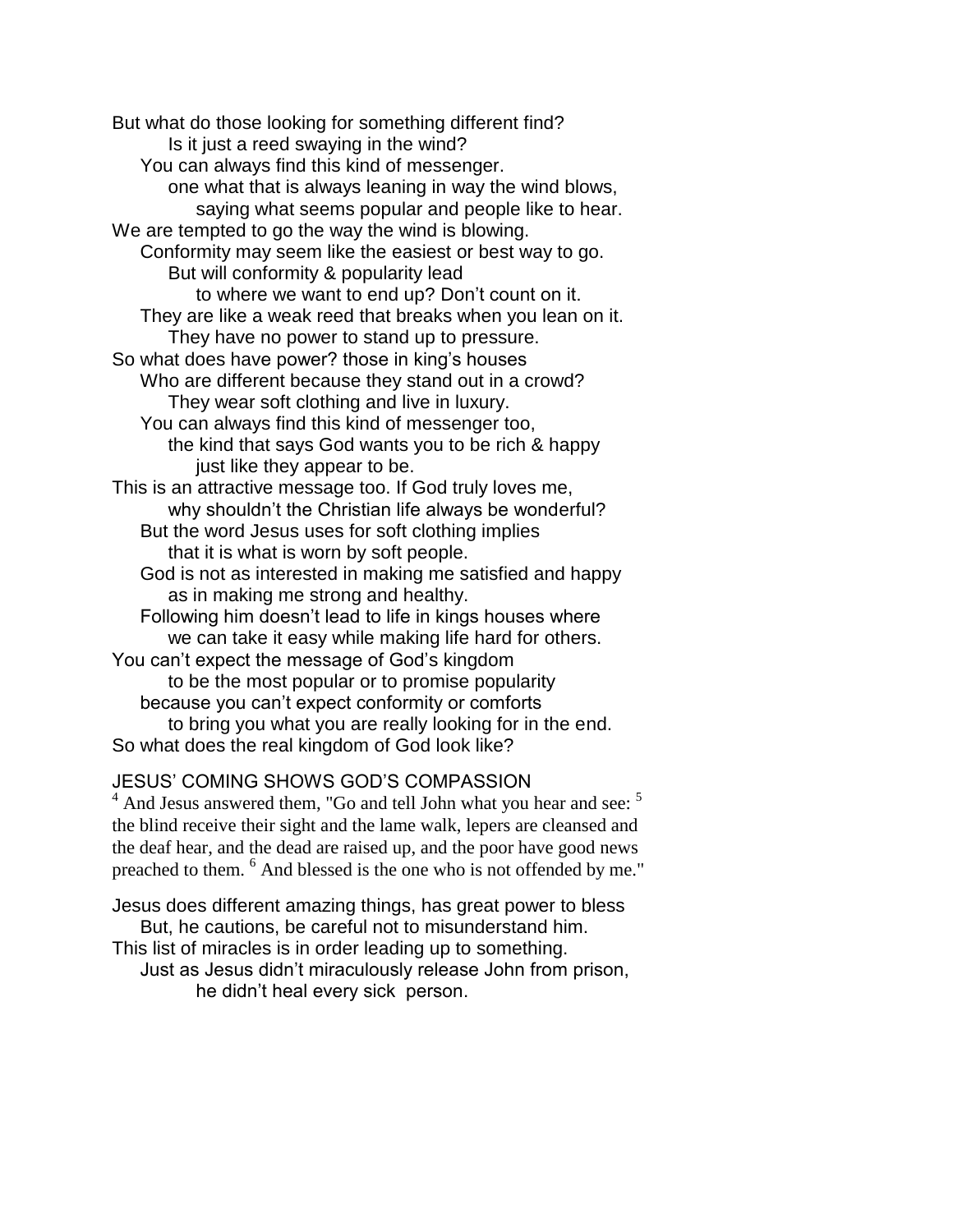but miracles he did do were for a special purpose they were all pointing to who he was as God. and leading from the miracle of the incarnation, to the miracle of his our redemption from sin. The purpose of all that Jesus came to do was not just taking away all our suffering in his life but to suffer with us in order to give us new lives. The first miracle Jesus points out is blind receiving sight, He begins his ministry by doing what is even harder, opening eyes to who he is. Jesus makes the lame walk and just as miraculously causes disciples to get up and follow him. Jesus cleanses lepers while also cleansing with forgiveness and bringing outcasts back to the presence of God Jesus makes some the deaf hear while causing all people to hear God's word. Jesus even raises some who were dead, not as amazing as his own resurrection which gives new life to us. And what is the climax? Good news is preached to the poor and gospel continues to be preached to whole world. Power of good news to transform lives is greatest miracle. What brings us to faith and keeps us in faith is not just seeing amazing miracles but hearing Gospel. Many who saw miracles in person still refused to believe because they were so offended by Jesus' pointing out that they themselves were blind, handicapped, weak, poor, unclean, deaf and dead. But these miracles do serve to demonstrate the truth of what is true for John in prison and all of us. Jesus is God, the promised messiah. God does truly love us. He does have power to help us. He has come to reverse the consequences of sin. There are many today who are offended at Jesus because despite his many miracles for others much suffering still exists, maybe including ours. There is so much it seems God could do but doesn't. Jesus was indeed the coming one, and he still is coming. he is not finished yet with our lives and our world. As James reminds we need to continue to patiently trust but we can because we have seen that God is compassionate and merciful.